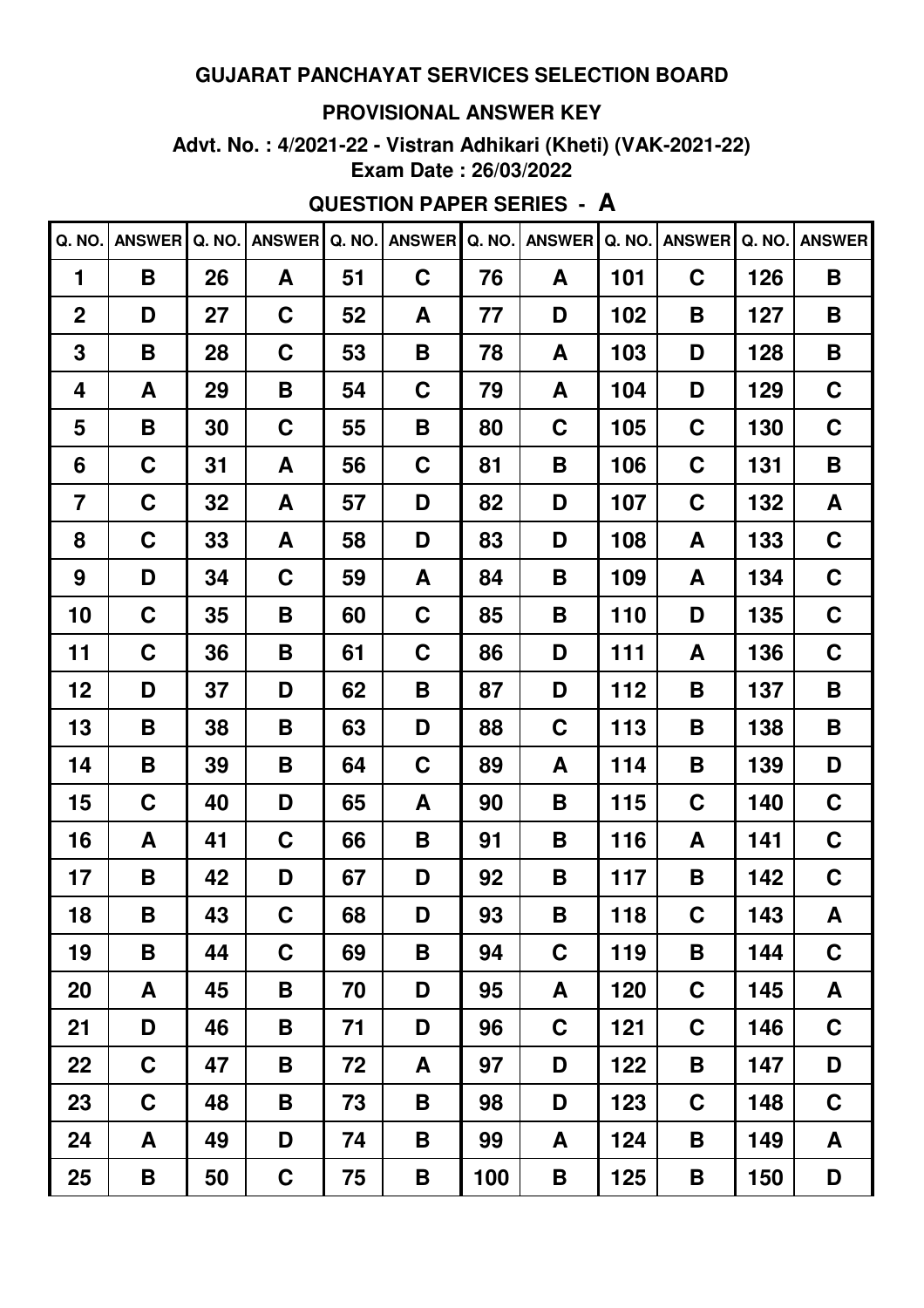#### **PROVISIONAL ANSWER KEY**

**Advt. No. : 4/2021-22 - Vistran Adhikari (Kheti) (VAK-2021-22) Exam Date : 26/03/2022**

# **QUESTION PAPER SERIES - B**

| Q. NO.         | <b>ANSWER</b> | Q. NO. | <b>ANSWER</b> | Q. NO. | <b>ANSWER</b> | Q. NO. | <b>ANSWER</b> | Q. NO. | <b>ANSWER</b> | Q. NO. | <b>ANSWER</b> |
|----------------|---------------|--------|---------------|--------|---------------|--------|---------------|--------|---------------|--------|---------------|
| 1              | A             | 26     | A             | 51     | $\mathbf C$   | 76     | A             | 101    | $\mathbf C$   | 126    | D             |
| $\overline{2}$ | A             | 27     | D             | 52     | A             | 77     | A             | 102    | D             | 127    | D             |
| 3              | $\mathbf C$   | 28     | B             | 53     | $\mathbf C$   | 78     | C             | 103    | D             | 128    | Β             |
| 4              | $\mathbf C$   | 29     | A             | 54     | D             | 79     | D             | 104    | D             | 129    | D             |
| 5              | A             | 30     | B             | 55     | Β             | 80     | B             | 105    | C             | 130    | Β             |
| 6              | D             | 31     | C             | 56     | A             | 81     | A             | 106    | A             | 131    | C             |
| $\overline{7}$ | B             | 32     | D             | 57     | A             | 82     | C             | 107    | A             | 132    | D             |
| 8              | D             | 33     | D             | 58     | Β             | 83     | D             | 108    | D             | 133    | B             |
| 9              | C             | 34     | A             | 59     | C             | 84     | C             | 109    | A             | 134    | $\mathbf C$   |
| 10             | B             | 35     | D             | 60     | D             | 85     | C             | 110    | A             | 135    | D             |
| 11             | D             | 36     | $\mathbf C$   | 61     | C             | 86     | C             | 111    | D             | 136    | C             |
| 12             | A             | 37     | A             | 62     | A             | 87     | A             | 112    | D             | 137    | Β             |
| 13             | B             | 38     | A             | 63     | C             | 88     | D             | 113    | C             | 138    | C             |
| 14             | C             | 39     | D             | 64     | D             | 89     | C             | 114    | D             | 139    | C             |
| 15             | B             | 40     | D             | 65     | C             | 90     | Β             | 115    | C             | 140    | D             |
| 16             | C             | 41     | B             | 66     | D             | 91     | D             | 116    | C             | 141    | D             |
| 17             | C             | 42     | D             | 67     | C             | 92     | C             | 117    | B             | 142    | Β             |
| 18             | D             | 43     | C             | 68     | C             | 93     | $\mathbf C$   | 118    | A             | 143    | D             |
| 19             | D             | 44     | D             | 69     | D             | 94     | D             | 119    | B             | 144    | A             |
| 20             | D             | 45     | $\mathbf C$   | 70     | $\mathbf C$   | 95     | C             | 120    | A             | 145    | D             |
| 21             | B             | 46     | B             | 71     | C             | 96     | C             | 121    | $\mathbf C$   | 146    | A             |
| 22             | $\mathbf C$   | 47     | D             | 72     | A             | 97     | B             | 122    | D             | 147    | $\mathbf C$   |
| 23             | B             | 48     | B             | 73     | D             | 98     | D             | 123    | $\mathbf C$   | 148    | B             |
| 24             | $\mathbf C$   | 49     | $\mathbf C$   | 74     | D             | 99     | A             | 124    | D             | 149    | $\mathbf C$   |
| 25             | B             | 50     | $\mathbf C$   | 75     | Β             | 100    | $\mathbf C$   | 125    | A             | 150    | D             |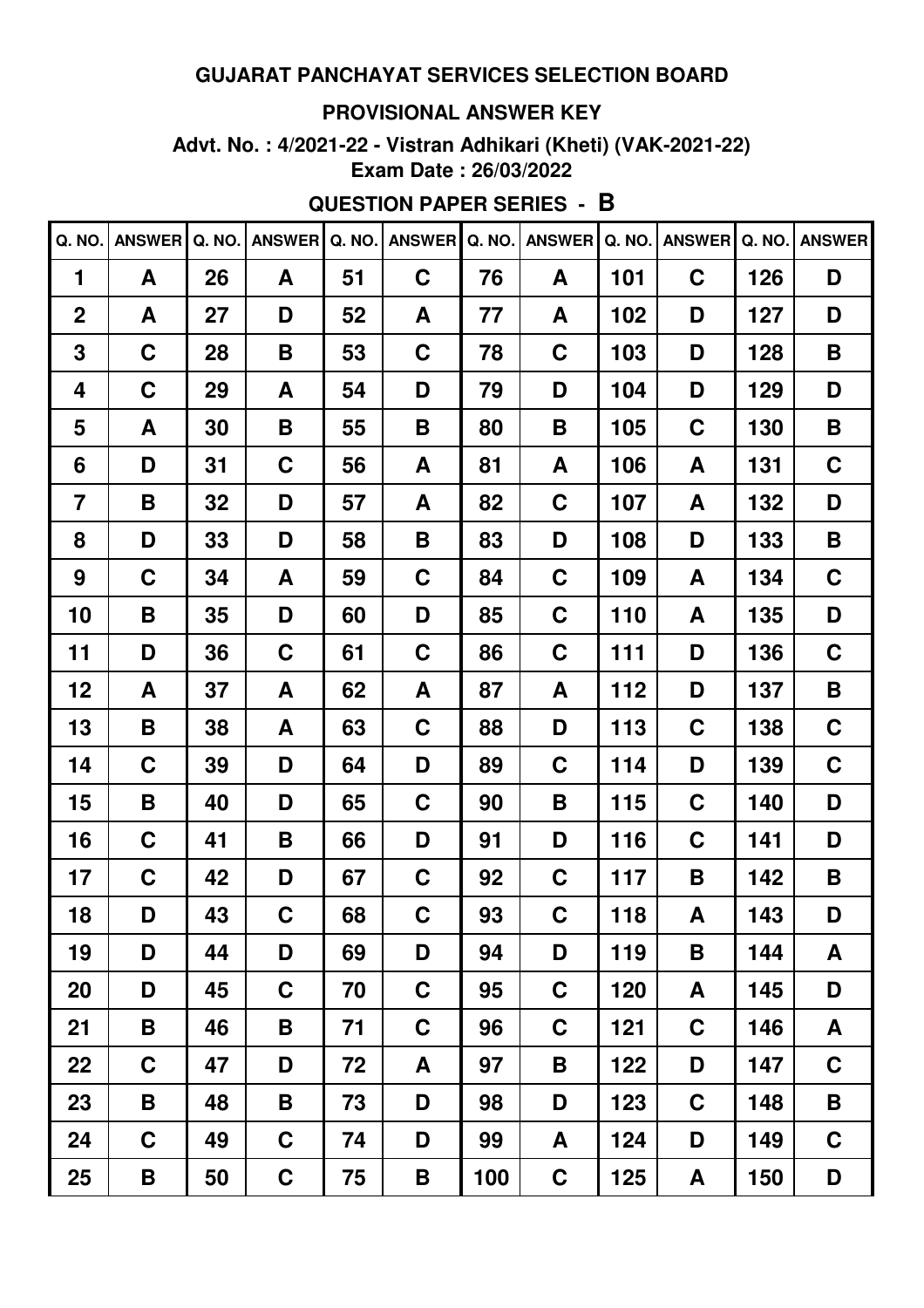#### **PROVISIONAL ANSWER KEY**

Advt. No.: 4/2021-22 - Vistran Adhikari (Kheti) (VAK-2021-22) Exam Date: 26/03/2022

**QUESTION PAPER SERIES - C** 

|                  | Q. NO. ANSWER | Q. NO. | <b>ANSWER</b>    | Q. NO. | <b>ANSWER</b> | Q. NO. | <b>ANSWER</b> | Q. NO. | <b>ANSWER</b> | Q. NO. | <b>ANSWER</b> |
|------------------|---------------|--------|------------------|--------|---------------|--------|---------------|--------|---------------|--------|---------------|
| 1                | $\mathbf C$   | 26     | D                | 51     | D             | 76     | $\mathbf C$   | 101    | A             | 126    | A             |
| $\boldsymbol{2}$ | A             | 27     | $\mathbf C$      | 52     | D             | 77     | A             | 102    | A             | 127    | $\mathbf C$   |
| 3                | A             | 28     | D                | 53     | $\mathbf C$   | 78     | A             | 103    | A             | 128    | $\mathbf C$   |
| 4                | $\mathbf C$   | 29     | A                | 54     | $\mathbf C$   | 79     | D             | 104    | D             | 129    | A             |
| 5                | B             | 30     | A                | 55     | D             | 80     | A             | 105    | C             | 130    | A             |
| 6                | D             | 31     | $\mathbf C$      | 56     | A             | 81     | A             | 106    | A             | 131    | D             |
| $\overline{7}$   | D             | 32     | D                | 57     | $\mathbf C$   | 82     | B             | 107    | D             | 132    | A             |
| 8                | A             | 33     | B                | 58     | $\mathbf C$   | 83     | A             | 108    | D             | 133    | D             |
| 9                | $\mathbf C$   | 34     | B                | 59     | $\mathbf C$   | 84     | Β             | 109    | D             | 134    | B             |
| 10               | C             | 35     | A                | 60     | A             | 85     | A             | 110    | A             | 135    | B             |
| 11               | D             | 36     | D                | 61     | D             | 86     | D             | 111    | A             | 136    | D             |
| 12               | A             | 37     | $\mathbf C$      | 62     | Β             | 87     | D             | 112    | D             | 137    | $\mathbf C$   |
| 13               | C             | 38     | D                | 63     | D             | 88     | D             | 113    | $\mathbf C$   | 138    | D             |
| 14               | A             | 39     | D                | 64     | Β             | 89     | D             | 114    | A             | 139    | D             |
| 15               | A             | 40     | B                | 65     | Β             | 90     | C             | 115    | A             | 140    | A             |
| 16               | D             | 41     | D                | 66     | A             | 91     | Β             | 116    | D             | 141    | B             |
| 17               | C             | 42     | D                | 67     | A             | 92     | Β             | 117    | D             | 142    | D             |
| 18               | $\mathbf C$   | 43     | $\boldsymbol{A}$ | 68     | A             | 93     | B             | 118    | A             | 143    | A             |
| 19               | A             | 44     | $\mathbf C$      | 69     | A             | 94     | A             | 119    | B             | 144    | B             |
| 20               | B             | 45     | $\mathbf C$      | 70     | A             | 95     | A             | 120    | B             | 145    | D             |
| 21               | D             | 46     | B                | 71     | D             | 96     | D             | 121    | D             | 146    | $\mathbf C$   |
| 22               | A             | 47     | D                | 72     | $\mathbf C$   | 97     | A             | 122    | D             | 147    | B             |
| 23               | D             | 48     | D                | 73     | A             | 98     | D             | 123    | A             | 148    | B             |
| 24               | B             | 49     | A                | 74     | A             | 99     | B             | 124    | B             | 149    | B             |
| 25               | B             | 50     | D                | 75     | D             | 100    | Β             | 125    | D             | 150    | D             |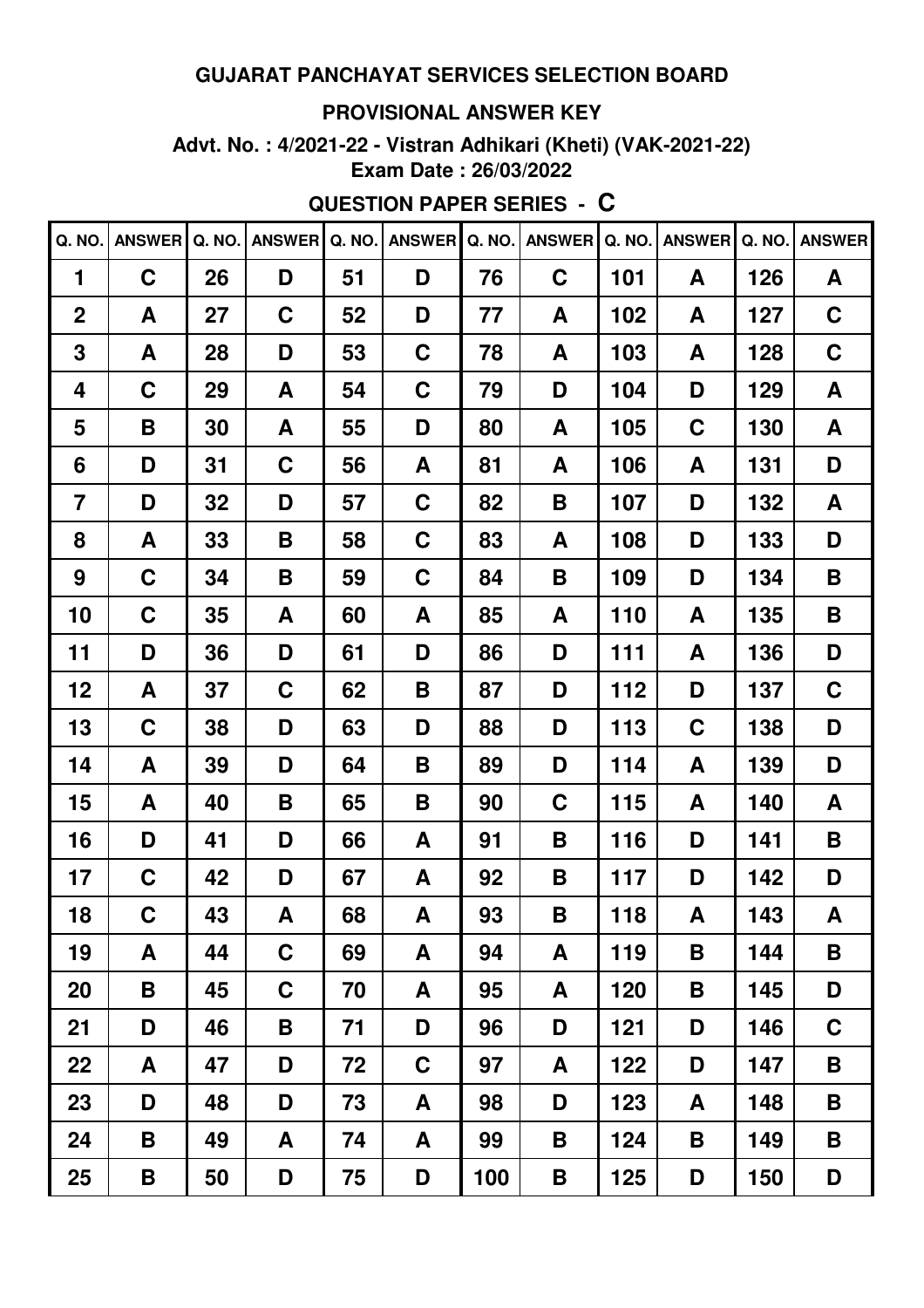#### **PROVISIONAL ANSWER KEY**

**Advt. No. : 4/2021-22 - Vistran Adhikari (Kheti) (VAK-2021-22) Exam Date : 26/03/2022**

## **QUESTION PAPER SERIES - D**

| Q. NO.         | <b>ANSWER</b> | Q. NO. | <b>ANSWER</b> | Q. NO. | <b>ANSWER</b> | Q. NO. | <b>ANSWER</b> | Q. NO. | <b>ANSWER</b> | Q. NO. | <b>ANSWER</b> |
|----------------|---------------|--------|---------------|--------|---------------|--------|---------------|--------|---------------|--------|---------------|
| 1              | A             | 26     | $\mathbf C$   | 51     | D             | 76     | B             | 101    | D             | 126    | D             |
| $\mathbf 2$    | B             | 27     | B             | 52     | B             | 77     | B             | 102    | B             | 127    | A             |
| 3              | B             | 28     | D             | 53     | B             | 78     | A             | 103    | C             | 128    | A             |
| 4              | C             | 29     | C             | 54     | B             | 79     | A             | 104    | В             | 129    | D             |
| 5              | B             | 30     | $\mathbf C$   | 55     | B             | 80     | A             | 105    | B             | 130    | A             |
| 6              | C             | 31     | A             | 56     | C             | 81     | A             | 106    | D             | 131    | A             |
| $\overline{7}$ | A             | 32     | A             | 57     | Β             | 82     | A             | 107    | D             | 132    | B             |
| 8              | D             | 33     | C             | 58     | B             | 83     | A             | 108    | D             | 133    | D             |
| 9              | C             | 34     | Β             | 59     | B             | 84     | A             | 109    | A             | 134    | B             |
| 10             | B             | 35     | A             | 60     | C             | 85     | B             | 110    | C             | 135    | C             |
| 11             | A             | 36     | B             | 61     | A             | 86     | C             | 111    | B             | 136    | B             |
| 12             | D             | 37     | C             | 62     | C             | 87     | D             | 112    | C             | 137    | B             |
| 13             | B             | 38     | D             | 63     | B             | 88     | C             | 113    | C             | 138    | C             |
| 14             | B             | 39     | D             | 64     | A             | 89     | D             | 114    | A             | 139    | A             |
| 15             | A             | 40     | A             | 65     | A             | 90     | A             | 115    | A             | 140    | B             |
| 16             | A             | 41     | D             | 66     | A             | 91     | D             | 116    | C             | 141    | B             |
| 17             | C             | 42     | D             | 67     | A             | 92     | Β             | 117    | B             | 142    | B             |
| 18             | A             | 43     | A             | 68     | B             | 93     | B             | 118    | A             | 143    | A             |
| 19             | B             | 44     | $\mathbf C$   | 69     | D             | 94     | B             | 119    | A             | 144    | B             |
| 20             | D             | 45     | A             | 70     | Β             | 95     | C             | 120    | B             | 145    | B             |
| 21             | D             | 46     | A             | 71     | A             | 96     | A             | 121    | B             | 146    | B             |
| 22             | $\mathbf C$   | 47     | D             | 72     | A             | 97     | D             | 122    | D             | 147    | A             |
| 23             | A             | 48     | $\mathbf C$   | 73     | D             | 98     | Β             | 123    | D             | 148    | B             |
| 24             | A             | 49     | $\mathbf C$   | 74     | A             | 99     | A             | 124    | A             | 149    | A             |
| 25             | $\mathbf C$   | 50     | A             | 75     | B             | 100    | Β             | 125    | $\mathbf C$   | 150    | A             |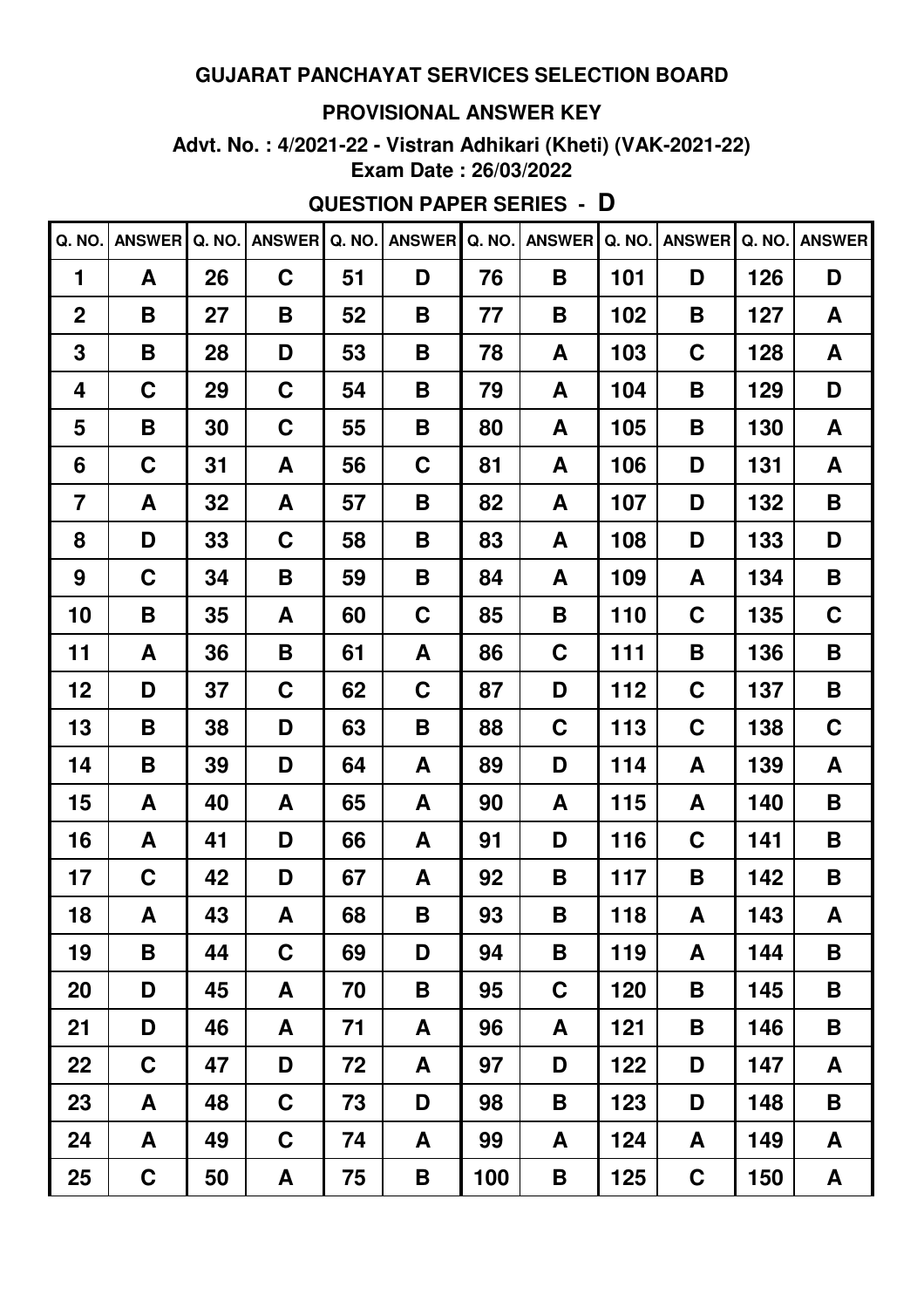#### **PROVISIONAL ANSWER KEY**

**Advt. No. : 4/2021-22 - Vistran Adhikari (Kheti) (VAK-2021-22) Exam Date : 26/03/2022**

## **QUESTION PAPER SERIES - E**

| Q. NO.         | ANSWER Q. NO. |    | <b>ANSWER</b> | Q. NO. | <b>ANSWER</b> | Q. NO. | <b>ANSWER</b> | Q. NO. | <b>ANSWER</b> | Q. NO. | <b>ANSWER</b> |
|----------------|---------------|----|---------------|--------|---------------|--------|---------------|--------|---------------|--------|---------------|
| 1              | A             | 26 | D             | 51     | A             | 76     | B             | 101    | $\mathbf C$   | 126    | A             |
| $\overline{2}$ | $\mathbf C$   | 27 | $\mathbf C$   | 52     | D             | 77     | D             | 102    | B             | 127    | $\mathbf C$   |
| 3              | B             | 28 | D             | 53     | D             | 78     | C             | 103    | C             | 128    | B             |
| 4              | $\mathbf C$   | 29 | A             | 54     | C             | 79     | D             | 104    | D             | 129    | C             |
| 5              | C             | 30 | D             | 55     | A             | 80     | C             | 105    | B             | 130    | D             |
| 6              | D             | 31 | B             | 56     | C             | 81     | Β             | 106    | B             | 131    | A             |
| $\overline{7}$ | D             | 32 | B             | 57     | B             | 82     | Β             | 107    | D             | 132    | $\mathbf C$   |
| 8              | B             | 33 | D             | 58     | A             | 83     | Β             | 108    | A             | 133    | $\mathbf C$   |
| 9              | B             | 34 | D             | 59     | B             | 84     | Β             | 109    | $\mathbf C$   | 134    | D             |
| 10             | D             | 35 | $\mathbf C$   | 60     | Β             | 85     | C             | 110    | $\mathbf C$   | 135    | A             |
| 11             | B             | 36 | $\mathbf C$   | 61     | A             | 86     | C             | 111    | A             | 136    | D             |
| 12             | C             | 37 | C             | 62     | A             | 87     | C             | 112    | D             | 137    | B             |
| 13             | $\mathbf C$   | 38 | A             | 63     | D             | 88     | A             | 113    | B             | 138    | $\mathbf C$   |
| 14             | C             | 39 | C             | 64     | B             | 89     | D             | 114    | B             | 139    | $\mathbf C$   |
| 15             | B             | 40 | B             | 65     | Β             | 90     | D             | 115    | A             | 140    | $\mathbf C$   |
| 16             | A             | 41 | B             | 66     | A             | 91     | Β             | 116    | B             | 141    | A             |
| 17             | A             | 42 | C             | 67     | B             | 92     | C             | 117    | C             | 142    | A             |
| 18             | $\mathbf C$   | 43 | D             | 68     | $\mathbf C$   | 93     | C             | 118    | B             | 143    | $\mathbf C$   |
| 19             | A             | 44 | D             | 69     | B             | 94     | D             | 119    | D             | 144    | B             |
| 20             | B             | 45 | $\mathbf C$   | 70     | B             | 95     | C             | 120    | A             | 145    | D             |
| 21             | B             | 46 | $\mathbf C$   | 71     | $\mathbf C$   | 96     | $\mathbf C$   | 121    | B             | 146    | $\mathbf C$   |
| 22             | $\mathbf C$   | 47 | A             | 72     | B             | 97     | B             | 122    | B             | 147    | B             |
| 23             | $\mathbf C$   | 48 | $\mathbf C$   | 73     | B             | 98     | Β             | 123    | $\mathbf C$   | 148    | B             |
| 24             | A             | 49 | A             | 74     | A             | 99     | Β             | 124    | B             | 149    | D             |
| 25             | B             | 50 | D             | 75     | B             | 100    | Β             | 125    | B             | 150    | $\mathbf C$   |